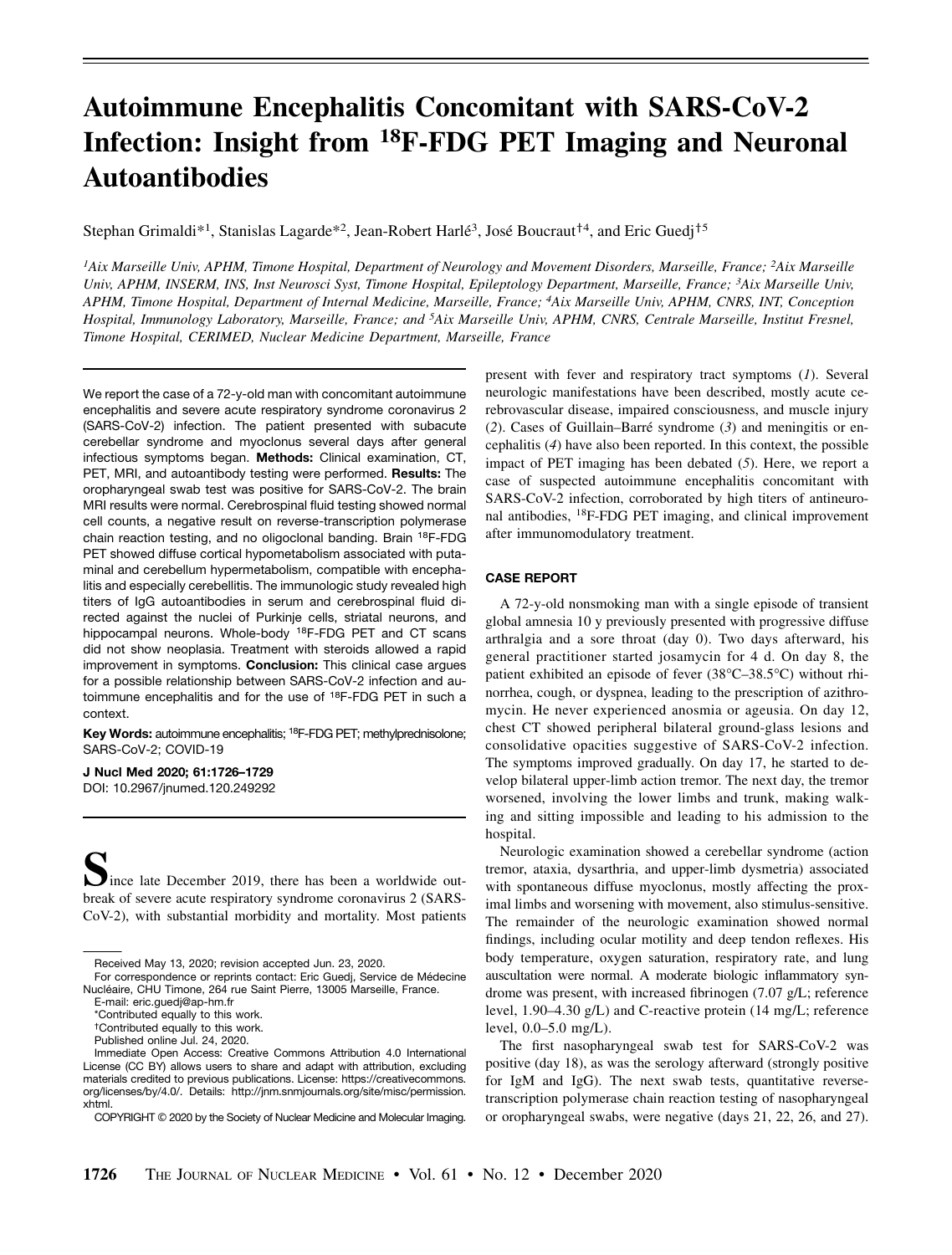Electroencephalography showed symmetric diffuse background slowing, reactive to stimulation, without interictal paroxysm and, notably, no correlation of the myoclonus on back-averaging. Brain MRI with gadolinium contrast injection had normal results (Fig. 1). Brain PET with 18F-FDG showed putaminal and cerebellum hypermetabolism associated with diffuse cortical hypometabolism, confirmed by whole-brain voxel-based SPM quantification (Fig. 1). Slight lung and hilar lymph node hypermetabolism was noticed, matching postinfectious pseudonodular retractile consolidation on CT, without a straightforward argument for neoplasia.

Cerebrospinal fluid (CSF) testing showed normal cell counts  $(4 \times 10^6$ /L), a mildly elevated protein level (49 mg/dL), negative reverse-transcription polymerase chain reaction, and no oligoclonal banding. Nerve tissue immunostaining with the serum and CSF revealed the presence of autoantibodies directed against the nuclei of Purkinje cells, striatal neurons, and hippocampal neurons, as illustrated with the CSF in Figure 2. This immunostaining did not evoke any previously described targets for autoimmune encephalitis. The titer of the IgG isotype autoantibodies in the serum was extremely high (1/25,000) but was 1/96 in the CSF. The same intensity and reactivity in serum and CSF were observed at the same IgG concentration, ruling out intrathecal autoantibody synthesis in concordance with the absence of CSF-specific IgG oligoclonal banding. Dot blot assays against onconeural antigens and cell-based assays against membrane antigens had negative results. Finally, the patient was negative for antinuclear, antiphospholipid, and antipolynuclear autoantibodies and other tissue autoantibodies.

Because of the suspected autoimmune nature of the encephalitis, we promptly started immunomodulatory treatment: at first, beginning on day 23, we used intravenous immunoglobulins (0.4 g/kg/d for 5 d); tolerance was good, but there was no significant clinical improvement. We then decided to treat the patient with intravenous methylprednisolone (1 g/d for 5 d) beginning on day 30. To help reduce myoclonus, we introduced oral drops of clonazepam (0.3 mg 3 times a day), but the treatment was stopped because of drowsiness. Clinically, the patient improved considerably after the methylprednisolone treatment, leading to cessation of myoclonus and upper-limb dysmetria and allowing him to walk without assistance. He was discharged from the hospital on day 37. We did not observe any signs of SARS-CoV-2 reactivation.

# **DISCUSSION**

Like other viruses in the  $\beta$ -coronavirus group, SARS-CoV-2 is suspected to have neuroinvasive potential. The supposition is that a rapid entry into human host cells is mediated mainly by cellular receptor angiotensin-converting enzyme 2, which is expressed in human airway epithelia, vascular endothelia, and the brain, particularly the brain stem (both in neurons and in glia) (6). However, in our patient, a primary infection of the central nervous system seemed unlikely for several reasons. The first was that the neurologic symptoms began at the time that the infectious symptoms were regressing (with only slight residual thoracic abnormalities on PET/CT). The second was the negative results from the next nasopharyngeal or oropharyngeal swab reverse-transcription polymerase chain reaction tests. The third was the absence of a meningeal reaction and the negativity of SARS-CoV-2 reversetranscription polymerase chain reaction testing in CSF. In contrast, the autoimmune hypothesis was supported by, first, the very high titer of IgG antineuronal autoantibodies, excluding potential induction of antibodies secondary to neuronal damage; second, the brain PET hypermetabolism pattern compatible with encephalitis and especially cerebellitis (7); and third, the clinical improvement after immunomodulatory treatments (8).

It was interesting to note the correlation of clinical symptoms with brain PET hypermetabolism and the targets of the autoantibodies. The mismatch between the abnormalities found on brain PET and the normality of MRI also highlights the potential of PET as an early biomarker (9). Absence of oligoclonal banding or hypercellularity should not preclude the disease, as this absence is frequently reported in other types of autoimmune encephalitis (e.g., contactin-associated proteinlike 2 or leucine-rich glioma inactivated 1 autoantibodies). These types of encephalitis are also characterized by very high titers of autoantibodies, passage of autoantibodies into the central nervous system, and a good response to steroids  $(10,11)$ . In our patient, antibodies were present at very high levels in the serum and were not synthesized in the central nervous system, probably acting by passage through the CSF (11).

Finally, an alternative hypothesis could be an incidental association between SARV-Cov2 infection and autoimmune encephalitis as, for example, part of a paraneoplastic syndrome. However, no neoplasia was initially detected on whole-body 18F-FDG PET and

> CT scans in this nonsmoking patient, lung findings were compatible with SARS-CoV-2 postinfection lesions (12), and all antionconeural test results were negative. Obviously, follow-up remains necessary to exclude a tumor occurrence.

> Because of the presence of antibodies with intracellular targets, methylprednisolone seemed the best first-line treatment option (8). We were at that moment nevertheless concerned about a potential worsening of infectious symptoms due to corticosteroids, and we initially started intravenous immunoglobulins. The recent results of the RECOVERY (Randomised Evaluation of COVID-19 Therapy) trial would now certainly encourage use of steroids as firstline therapy (13). Because of the lack of significant clinical improvement after 5



FIGURE 1. <sup>18</sup>F-FDG brain, whole-body PET, and brain MRI findings. (A and B) Brain <sup>18</sup>F-FDG PET sagittal and axial slices showing diffuse cortical hypometabolism associated with putaminal and cerebellum hypermetabolism (A), confirmed by SPM comparison to 20 healthy elderly subjects (B) ( $P < 0.001$ , k > 600). (C and D) Whole-body 18F-FDG PET/CT showing slight lung and hilar lymph node hypermetabolism on maximum-intensity projection (C) and axial fused slices (D), matching pseudonodular retractile consolidation postinfectious findings on CT, without straightforward argument for neoplasia. (E) Axial slices from T2-weighted fluid-attenuated inversion recovery MRI of putamen and cerebellum showing no abnormalities.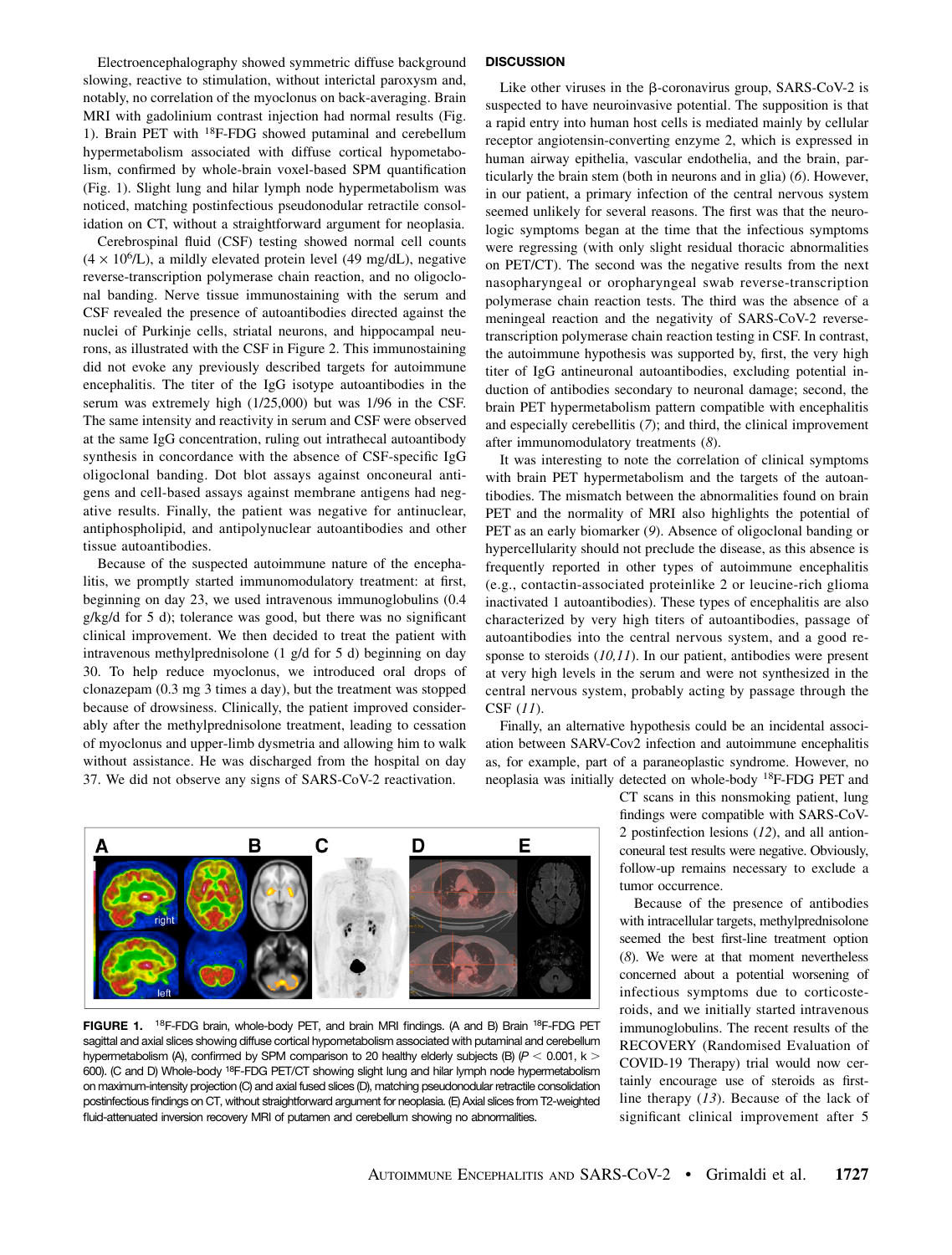

FIGURE 2. Immunostaining of neuronal nuclei; 25-µm sections were obtained from frozen rat nerve tissue and incubated with different dilutions of serum or CSF and peroxidase-labeled anti-IgG antisera. Immunostaining was revealed in presence of 3-amino-9-ethylcarbazole. This NDP.view2 (Hamamatsu) figure shows labeling with CSF diluted to one sixth on nuclei of Purkinje cells in cerebellum, as well as striatal and hippocampal neurons.

d of intravenous immunoglobulins, we then prescribed methylprednisolone, leading to major improvement without signs of viral reactivation.

# **CONCLUSION**

The medical community should be aware of potential post- –SARS-Cov-2 autoimmune syndromes that might not appear until several days after resolution of infectious symptoms. In suspected encephalitis, the search for SARS-CoV-2 (notably in the CSF), the detection of antineuronal autoantibodies, and the use of 18F-FDG PET—despite the complexity of the logistics and the procedure—could help to determine the diagnosis and the management of patients, especially in MRI-negative cases. Further studies are required to identify the neuronal autoantigen in order to sustain or discard the hypothesis of cross-reactivity with viral antigens.

#### **DISCLOSURE**

No potential conflict of interest relevant to this article was reported.

### ACKNOWLEDGMENTS

We thank Prof. Azulay Jean-Philippe, Prof. Eusebio Alexandre (Department of Neurology and Movement Disorders, University Hospital of Marseille), Dr. Gonzalez Sandra, and Dr. Salgues Betty (Department of Nuclear Medicine, University Hospital of Marseille) for sharing their evaluation.

## KEY POINTS

QUESTION: Can SARS-CoV-2 infection be associated with autoimmune encephalitis?

PERTINENT FINDINGS: We report the case of a 72-y-old man presenting with subacute cerebellar syndrome and myoclonus with oropharyngeal swab findings positive for SARS-CoV-2. An autoimmune encephalitis was suspected despite normal results on brain MRI and CSF testing, because brain 18F-FDG PET showed a diffuse pattern compatible with encephalitis, and especially cerebellitis, and because there were high titers of autoantibodies directed against the nuclei of Purkinje cells, striatal neurons, and hippocampal neurons.

IMPLICATIONS FOR PATIENT CARE: Despite the complexity of the logistics and procedure in this setting, 18F-FDG PET could help to determine the diagnosis and management of such patients, especially in MRI-negative cases. Treatment with steroids brought about a rapid improvement in symptoms.

## **REFERENCES**

- 1. Wang D, Hu B, Hu C, et al. Clinical characteristics of 138 hospitalized patients with 2019 novel coronavirus-infected pneumonia in Wuhan, China. JAMA. 2020;323:1061–1069.
- 2. Mao L, Jin H, Wang M, et al. Neurologic manifestations of hospitalized patients with coronavirus disease 2019 in Wuhan, China. JAMA Neurol. 2020;77:683–690.
- 3. Toscano G, Palmerini F, Ravaglia S, et al. Guillain–Barré syndrome associated with SARS-CoV-2. N Engl J Med. 2020;382:2574–2576.
- 4. Moriguchi T, Harii N, Goto J, et al. A first case of meningitis/encephalitis associated with SARS-coronavirus-2. Int J Infect Dis. 2020;94:55–58.